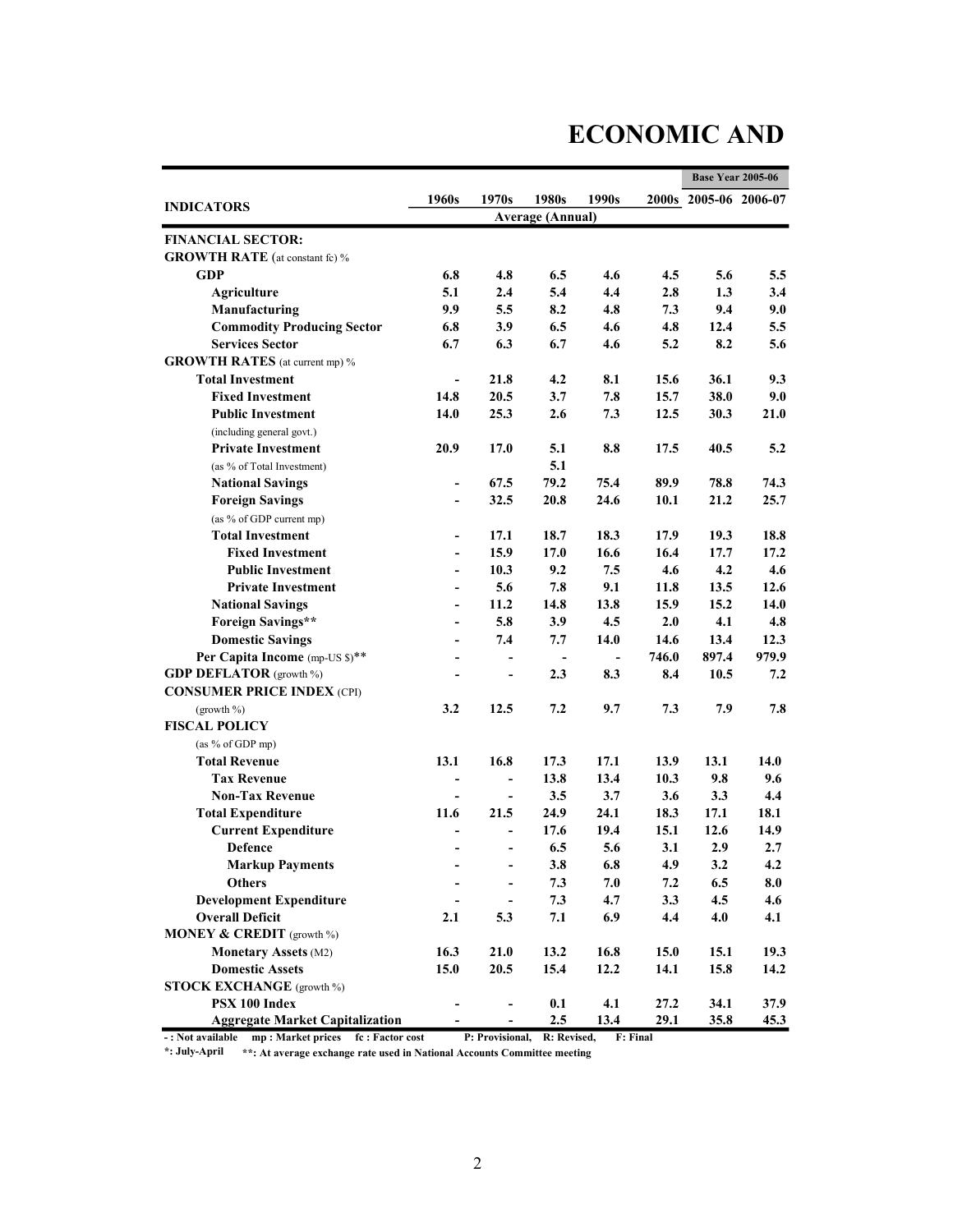|                                                                                             |         |         |         |           |                 | <b>Base Year 2005-06</b> |        |                         |             |         |                 |
|---------------------------------------------------------------------------------------------|---------|---------|---------|-----------|-----------------|--------------------------|--------|-------------------------|-------------|---------|-----------------|
| 2007-08                                                                                     | 2008-09 | 2009-10 | 2010-11 | 2011-12   | 2012-13 2013-14 |                          |        | 2014-15 2015-16 2016-17 |             | 2017-18 | 2018-19         |
|                                                                                             |         |         |         |           |                 |                          |        |                         | $\mathbf F$ |         | $R$ (Jul-Mar) P |
|                                                                                             |         |         |         |           |                 |                          |        |                         |             |         |                 |
|                                                                                             |         |         |         |           |                 |                          |        |                         |             |         |                 |
| 5.0                                                                                         | 0.4     | 2.6     | 3.6     | 3.8       | 3.7             | 4.1                      | 4.1    | 4.6                     | 5.2         | 5.5     | 3.3             |
| 1.8                                                                                         | 3.5     | 0.2     | 2.0     | 3.6       | 2.7             | 2.5                      | 2.1    | 0.2                     | 2.2         | 3.9     | 0.9             |
| 6.1                                                                                         | $-4.2$  | 1.4     | $2.5\,$ | 2.1       | 4.9             | 5.7                      | 3.9    | 3.7                     | 5.8         | 5.4     | $-0.3$          |
| 5.1                                                                                         | $-0.9$  | 1.8     | 3.2     | 3.1       | 1.7             | 3.5                      | 3.6    | 2.9                     | 3.4         | 4.5     | 1.1             |
| 4.9                                                                                         | 1.3     | 3.2     | 3.9     | 4.4       | 5.1             | 4.5                      | 4.4    | 5.7                     | 6.5         | 6.3     | 4.7             |
|                                                                                             |         |         |         |           |                 |                          |        |                         |             |         |                 |
| 17.7                                                                                        | 13.4    | 1.4     | 9.8     | 17.1      | 10.8            | 10.0                     | 17.0   | 5.8                     | 13.0        | 12.4    | 2.8             |
| 17.9                                                                                        | 12.4    | 0.3     | 8.4     | 18.1      | 10.7            | 9.7                      | 18.0   | 5.8                     | 13.4        | 12.8    | 1.9             |
| 21.0                                                                                        | 11.2    | $-2.1$  | 6.6     | 27.2      | 4.9             | 1.2                      | 29.0   | 7.0                     | 30.5        | 16.8    | $-7.9$          |
| 16.8                                                                                        | 12.9    | 1.2     | 9.0     | 14.9      | 12.9            | 12.8                     | 14.5   | 5.4                     | 7.1         | 11.1    | 6.5             |
|                                                                                             |         |         |         |           |                 |                          |        |                         |             |         |                 |
| 57.5                                                                                        | 68.6    | 85.9    | 100.7   | 86.3      | 92.8            | 91.3                     | 93.4   | 88.9                    | 74.4        | 62.3    | 69.6            |
| 42.5                                                                                        | 31.4    | 14.1    | $-0.7$  | 13.8      | 7.2             | 8.7                      | 6.6    | 11.1                    | 25.6        | 37.7    | 30.4            |
|                                                                                             |         |         |         |           |                 |                          |        |                         |             |         |                 |
| 19.2                                                                                        | 17.5    | 15.8    | 14.1    | 15.1      | 15.0            | 14.6                     | 15.7   | 15.7                    | 16.2        | 16.7    | 15.4            |
| 17.6                                                                                        | 15.9    | 14.2    | 12.5    | 13.5      | 13.4            | 13.0                     | 14.1   | 14.1                    | 14.6        | 15.1    | 13.8            |
| 4.8                                                                                         | 4.3     | 3.7     | 3.2     | 3.7       | 3.5             | 3.2                      | 3.7    | 3.8                     | 4.5         | 4.8     | 4.0             |
| 12.8                                                                                        | 11.7    | 10.5    | 9.3     | 9.7       | 9.8             | 9.9                      | 10.4   | 10.3                    | 10.1        | 10.3    | 9.8             |
| 11.0                                                                                        | 12.0    | 13.6    | 14.2    | 13.0      | 13.9            | 13.4                     | 14.7   | 13.9                    | 12.0        | 10.4    | 10.7            |
| 8.2                                                                                         | 5.5     | 2.2     | $-0.1$  | 2.1       | 1.1             | 1.3                      | 1.0    | 1.7                     | 4.1         | 6.3     | 4.7             |
| 9.1                                                                                         | 9.4     | 9.8     | 9.7     | $\bf 7.8$ | 8.7             | 7.7                      | 8.6    | $\bf 7.8$               | 6.5         | 5.1     | 4.2             |
| 1053.2                                                                                      | 1026.1  | 1072.4  | 1274.1  | 1320.5    | 1333.7          | 1388.8                   | 1514.0 | 1529.4                  | 1630.1      | 1652.0  | 1497.3          |
| 12.9                                                                                        | 20.7    | 10.7    | 19.5    | 5.7       | 7.1             | 7.4                      | 4.3    | 0.5                     | 4.0         | 2.4     | $7.5$           |
| 12.0                                                                                        | 17.0    | 10.1    | 13.7    | 11.0      | 7.4             | 8.6                      | 4.5    | 2.9                     | 4.2         | 3.9     | $7.0*$          |
|                                                                                             |         |         |         |           |                 |                          |        |                         |             |         |                 |
|                                                                                             |         |         |         |           |                 |                          |        |                         |             |         |                 |
| 14.1                                                                                        | 14.0    | 14.0    | 12.3    | 12.8      | 13.3            | 14.5                     | 14.3   | 15.3                    | 15.5        | 15.1    | 9.3             |
| 9.9                                                                                         | 9.1     | 9.9     | 9.3     | 10.2      | 9.8             | 10.2                     | 11.0   | 12.6                    | 12.4        | 12.9    | 8.2             |
| 4.2                                                                                         | 4.9     | 4.1     | 3.0     | 2.6       | 3.5             | 4.3                      | 3.3    | 2.7                     | 3.0         | 2.2     | 1.1             |
| 21.4                                                                                        | 19.2    | 20.2    | 18.9    | 21.6      | 21.5            | 20.0                     | 19.6   | 19.9                    | 21.3        | 21.6    | 14.3            |
| 17.4                                                                                        | 15.5    | 16.0    | 15.9    | 17.3      | 16.4            | 15.9                     | 16.1   | 16.1                    | 16.3        | 16.9    | 12.5            |
| 2.6                                                                                         | 2.5     | 2.5     | 2.5     | 2.5       | 2.4             | 2.5                      | 2.5    | 2.6                     | 2.8         | 3.0     | 2.0             |
| 4.8                                                                                         | 5.0     | 4.4     | 3.9     | 4.5       | 4.5             | 4.6                      | 4.8    | 4.3                     | 4.2         | 4.3     | 3.8             |
| 10.0                                                                                        | 8.0     | 9.2     | 9.6     | 10.3      | 9.5             | 8.9                      | 8.8    | 9.2                     | 9.3         | 9.6     | 6.7             |
| 4.0                                                                                         | 3.5     | 4.4     | 2.8     | 3.9       | 5.1             | 4.9                      | 4.2    | 4.5                     | 5.3         | 4.7     | 1.8             |
| 7.3                                                                                         | $5.2$   | 6.2     | 6.5     | $\bf 8.8$ | 8.2             | 5.5                      | 5.3    | 4.6                     | 5.8         | 6.5     | $5.0$           |
| 15.3                                                                                        | 9.6     | 12.5    | 15.9    | 14.1      | 15.9            | 12.5                     | 13.2   | 13.7                    | 13.7        | 9.7     | 5.1             |
| 33.6                                                                                        | 15.4    | 12.7    | 13.1    | 20.2      | 20.9            | 9.1                      | 11.7   | 12.9                    | 18.3        | 15.9    | $\bf 8.8$       |
|                                                                                             |         |         |         |           |                 |                          |        |                         |             |         |                 |
| $-10.8$                                                                                     | $-41.7$ | 35.7    | 28.5    | 10.4      | 52.2            | 41.2                     | 16.0   | 9.8                     | 23.2        | $-10.0$ | $-7.8$          |
| $-6.0$                                                                                      | $-43.9$ | 28.8    | 20.3    | 6.2       | 47.6            | 36.2                     | 5.7    | 2.3                     | 25.5        | $-9.0$  | $-9.2$          |
| As per PBS Per Capita Income during 2016-17 is Rs 162,230/- based on provisional figures of |         |         |         |           |                 |                          |        |                         |             |         | (Control)       |

### SOCIAL INDICATORS

As per PBS Per Capita Income during 2016-17 is Rs 162,230/- based on provisional figures of

population census 2017 held in March 2017 i.e. 207,774,520. The revise series of Per Capita Income

will be compiled after finalization of 6th Housing and Population Census results.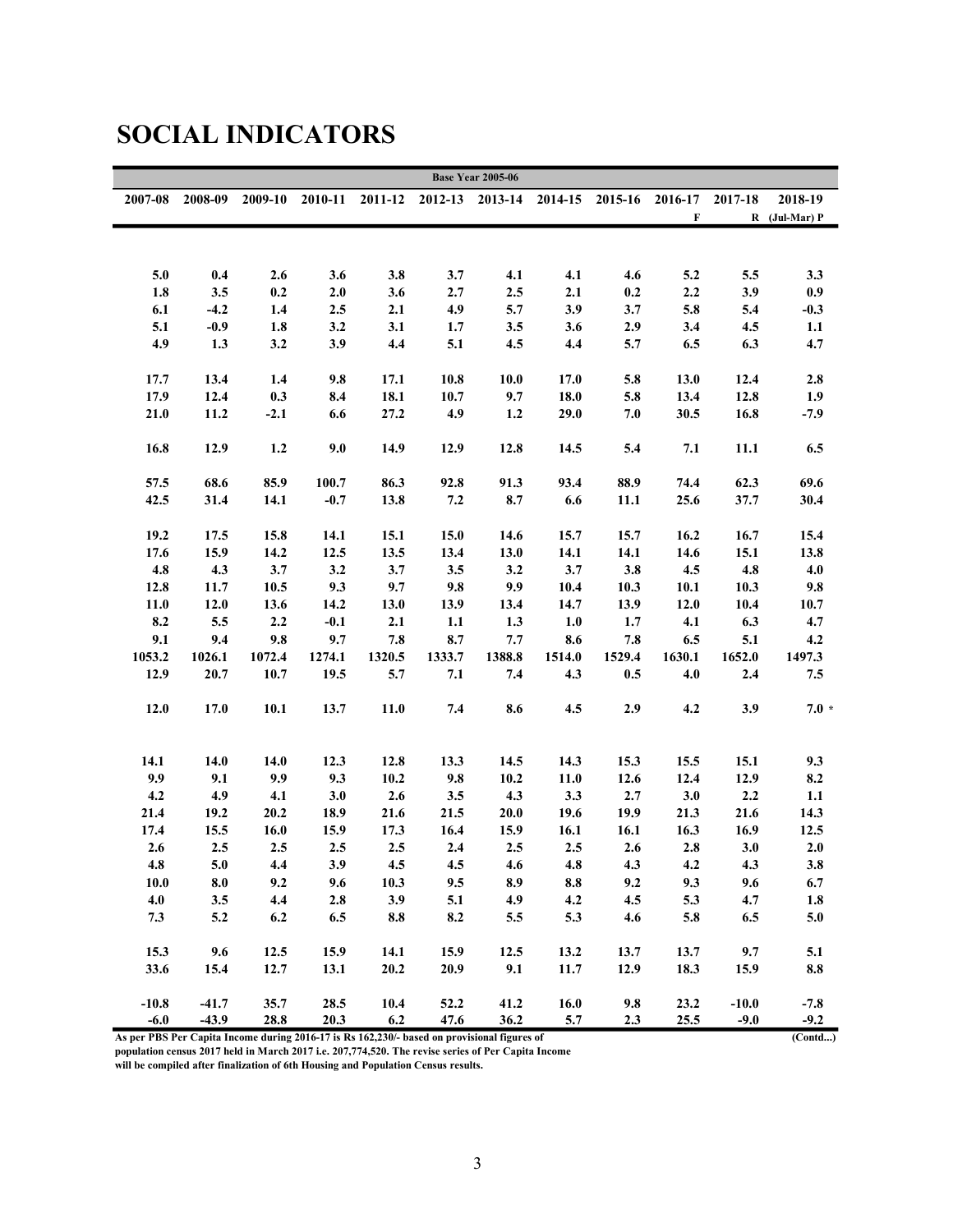# ECONOMIC AND

| <b>INDICATORS</b>                       |                   | 1960s                    | 1970s                    | 1980s                   | 1990s  | 2000s  | 2004-05 | 2005-06 | 2006-07 |
|-----------------------------------------|-------------------|--------------------------|--------------------------|-------------------------|--------|--------|---------|---------|---------|
|                                         |                   |                          |                          | <b>Average (Annual)</b> |        |        |         |         |         |
| <b>TRADE AND PAYMENTS</b> (growth %)    |                   |                          |                          |                         |        |        |         |         |         |
| <b>Exports</b> (fob)                    |                   | $\overline{\phantom{a}}$ | 13.5                     | 8.5                     | 5.6    | 9.9    | 16.2    | 13.8    | 4.5     |
| <b>Imports</b> (fob)                    |                   | $\overline{a}$           | 16.6                     | 4.5                     | 3.2    | 13.7   | 37.8    | 31.4    | 8.0     |
| <b>Workers' Remittances</b>             |                   |                          | $\overline{a}$           | 1.9                     | $-5.3$ | 26.8   | 7.7     | 10.4    | 19.4    |
| As $%$ of GDP (mp)                      |                   |                          |                          |                         |        |        |         |         |         |
| <b>Exports</b> (fob)                    |                   |                          | $\overline{a}$           | 9.8                     | 13.0   | 12.3   | 13.2    | 13.0    | 11.2    |
| Imports (fob)                           |                   |                          | $\overline{a}$           | 18.7                    | 17.4   | 16.2   | 17.1    | 19.4    | 17.5    |
| <b>Trade Deficit</b>                    |                   |                          | $\overline{a}$           | 8.9                     | 4.4    | 3.9    | 4.0     | 6.5     | 6.2     |
| <b>Current Account Deficit</b>          |                   |                          | $\overline{a}$           | 3.9                     | 4.5    | 3.8    | 1.6     | 4.4     | 4.8     |
| <b>COMMODITY SECTOR:</b>                |                   |                          |                          |                         |        |        |         |         |         |
| Agriculture                             |                   |                          |                          |                         |        |        |         |         |         |
| <b>Total Cropped Area</b>               | mln. hectares     |                          | $\overline{a}$           | 20.3                    | 22.4   | 22.9   | 22.8    | 23.1    | 23.6    |
| Production                              |                   |                          |                          |                         |        |        |         |         |         |
| Wheat                                   | mln. tons         |                          | $\overline{a}$           | 12.5                    | 17.0   | 20.8   | 21.6    | 21.3    | 23.3    |
| <b>Rice</b>                             | mln. tons         |                          | $\overline{a}$           | 3.3                     | 3.9    | 5.2    | 5.0     | 5.5     | 5.4     |
| Sugarcane                               | mln. tons         | $\overline{a}$           | $\overline{a}$           | 33.1                    | 44.6   | 50.4   | 47.2    | 44.7    | 54.7    |
| Cotton                                  | mln. bales        |                          | $\overline{\phantom{a}}$ | 6.3                     | 9.7    | 11.6   | 14.3    | 13.0    | 12.9    |
| <b>Fertilizer Offtake</b>               | mln.N/tons        | $\overline{a}$           | $\blacksquare$           | 1.4                     | 2.3    | 3.3    | 3.7     | 3.8     | 3.7     |
| <b>Credit Disbursed</b>                 | bln. Rs.          | $\overline{a}$           | $\overline{a}$           | 11.2                    | 23.8   | 112.9  | 108.7   | 137.4   | 168.8   |
| Manufacturing                           |                   |                          |                          |                         |        |        |         |         |         |
| <b>Cotton Yarn</b>                      | mln. Kg.          | 5.6                      | 3.4                      | 10.0                    | 1884.4 | 2236.2 | 2290.0  | 2556.3  | 2727.6  |
| <b>Cotton Cloth</b>                     | mln. sq. mtr.     | 3.1                      | $-5.2$                   | $-1.1$                  | 487.8  | 763.3  | 925.0   | 903.8   | 1012.9  |
| Fertilizer                              | mln. tons         | 27.5                     | 13.2                     | 10.7                    | 4.9    | 5.4    | 5.9     | 6.1     | 6.5     |
| Sugar                                   | mln. tons         | 34.3                     | 2.2                      | 14.4                    | 3.6    | 3.4    | 3.0     | 2.9     | 3.5     |
| <b>Cement</b>                           | mln. tons         | 10.7                     | 2.5                      | 8.6                     | 11.2   | 16.4   | 16.4    | 18.5    | 22.8    |
| Soda Ash                                | 000 tons          | 12.0                     | 2.6                      | 6.7                     | 269.0  | 292.6  | 297.3   | 318.7   | 330.6   |
| <b>Caustic Soda</b>                     | 000 tons          | 24.4                     | 5.0                      | 6.6                     | 147.2  | 195.0  | 206.7   | 219.3   | 242.2   |
| <b>Cigarettes</b>                       | bln. nos.         | 10.7                     | 4.9                      | $-0.4$                  | 55.4   | 60.0   | 61.0    | 64.1    | 66.0    |
| <b>Jute Goods</b>                       | $000$ tons        | $\overline{a}$           | 3.4                      | 9.5                     | 101.1  | 105.0  | 104.8   | 104.5   | 118.1   |
| <b>INFRASTRUCTURE:</b>                  |                   |                          |                          |                         |        |        |         |         |         |
| <b>Energy</b>                           |                   |                          |                          |                         |        |        |         |         |         |
| <b>Crude Oil Extraction</b>             | mln. barrels      | $\overline{\phantom{a}}$ | 2.8                      | 10.9                    | 26.1   | 23.3   | 24.1    | 23.9    | 24.6    |
| Gas (supply)                            | mcf               | $\overline{a}$           | 165.4                    | 385.2                   | 908.0  | 1186.8 | 1344.9  | 1400.0  | 1413.6  |
| Electricity (installed capacity) 000 MW |                   | $\overline{a}$           | 1.3                      | 3.1                     | 12.9   | 18.7   | 19.4    | 19.4    | 19.4    |
| <b>Transport &amp; Communications</b>   |                   |                          |                          |                         |        |        |         |         |         |
| <b>Roads</b>                            | $000 \mathrm{km}$ | 70.5                     | 74.1                     | 123.8                   | 279.3  | 255.6  | 258.2   | 259.0   | 261.8   |
| Motor Vehicles on Roads mln. nos.       |                   | $\overline{a}$           | 0.4                      | 1.4                     | 4.6    | 6.4    | 6.0     | 7.1     | 8.1     |
| <b>Post Offices</b>                     | $000$ nos.        | 7.1                      | 9.0                      | 11.8                    | 15.8   | 12.3   | 12.3    | 12.3    | 12.3    |
| <b>Telephones</b>                       | mln. nos.         | 0.1                      | 0.2                      | 0.6                     | 3.3    | 4.2    | 5.1     | 5.1     | 4.8     |
| <b>Mobile Phones</b>                    | mln. nos.         | $\overline{a}$           |                          |                         |        | 30.3   | 12.8    | 34.5    | 63.2    |

- : Not available P: Provisional, R: Revised, F: Final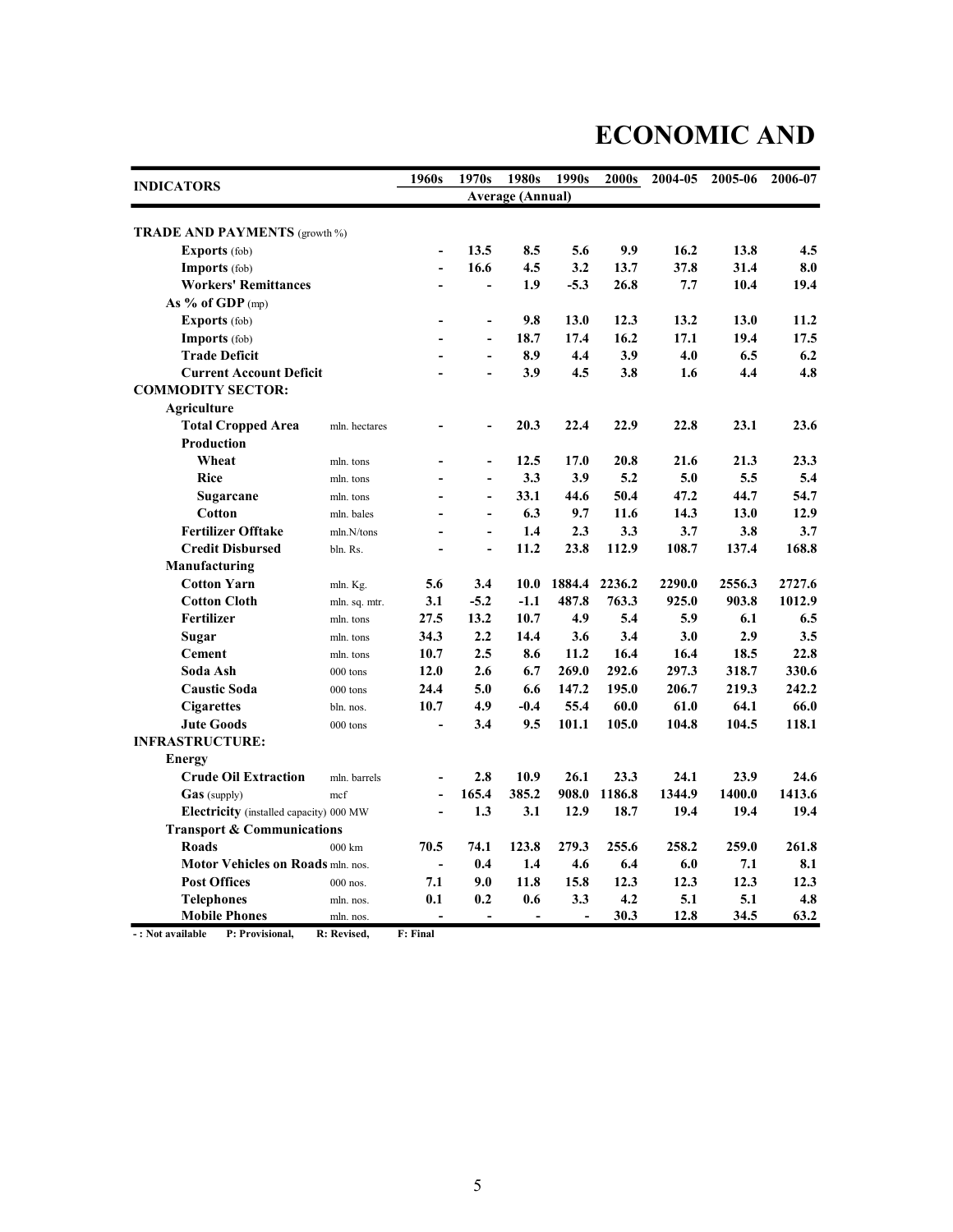| 2007-08   | 2008-09 | 2009-10 | 2010-11 | 2011-12 |        | 2012-13 2013-14 2014-15 2015-16 2016-17 2017-18 |        |                    |                    |        | 2018-19           |
|-----------|---------|---------|---------|---------|--------|-------------------------------------------------|--------|--------------------|--------------------|--------|-------------------|
|           |         |         |         |         |        |                                                 |        |                    | $\mathbf{F}$       |        | $R$ (Jul-Mar) $P$ |
|           |         |         |         |         |        |                                                 |        |                    |                    |        |                   |
|           |         |         |         |         |        |                                                 |        |                    |                    |        |                   |
| 18.0      | $-6.4$  | 2.9     | 28.9    | $-2.6$  | 0.3    | 1.1                                             | $-3.9$ | $-8.8$             | 0.1                | 12.5   | $-1.3$            |
| 31.6      | $-10.3$ | $-1.7$  | 14.9    | 12.8    | $-0.6$ | 3.8                                             | $-0.8$ | $-0.3$             | 18.0               | 16.5   | $-4.9$            |
| 17.4      | 21.1    | 14.0    | 25.8    | 17.7    | 5.6    | 13.7                                            | 18.2   | 6.4                | $-2.8$             | 2.9    | 8.7               |
| 12.0      | 11.4    | 11.1    | 11.9    | 11.0    | 10.7   | 10.2                                            | 8.9    | 7.9                | 7.2                | 7.9    | 6.3               |
| 20.8      | 18.9    | 17.5    | 16.7    | 18.0    | 17.4   | 17.0                                            | 15.3   | 14.8               | 16.0               | 18.0   | 13.7              |
| 8.8       | 7.5     | 6.5     | 4.9     | 7.0     | 6.6    | $6.8\,$                                         | 6.4    | 6.9                | 8.8                | 10.1   | $7.4\,$           |
| 8.2       | $5.5\,$ | 2.2     | $+0.1$  | 2.1     | 1.1    | 1.3                                             | $1.0$  | 1.7                | 4.1                | 6.3    | 3.3               |
|           |         |         |         |         |        |                                                 |        |                    |                    |        |                   |
| 23.9      | 24.1    | 23.9    | 22.7    | 22.5    | 22.6   | 23.2                                            | 23.3   | 23.7               | 22.6               | 22.6   | 22.6              |
| 20.9      | 24.0    | 23.3    | 25.2    | 23.5    | 24.2   | 26.0                                            | 25.1   | 25.6               | 26.7               | 25.1   | 25.2              |
| 5.6       | 6.9     | 6.9     | 4.8     | 6.2     | 5.5    | $\boldsymbol{6.8}$                              | 7.0    | $\boldsymbol{6.8}$ | $\boldsymbol{6.8}$ | 7.4    | $\bf 7.2$         |
| 63.9      | $50.0$  | 49.4    | 55.3    | 58.4    | 63.8   | 67.5                                            | 62.8   | 65.5               | 75.5               | 83.3   | 67.2              |
| 11.7      | 11.8    | 12.9    | 11.5    | 13.6    | 13.0   | 12.8                                            | 14.0   | 9.9                | 10.7               | 11.9   | 9.9               |
| 3.6       | 3.7     | 4.4     | 3.9     | 3.9     | 3.6    | 4.1                                             | 4.3    | 3.7                | 5.0                | 4.8    | 3.5               |
| 211.6     | 233.0   | 248.1   | 263.0   | 293.9   | 336.2  | 391.4                                           | 515.9  | 598.3              | 704.5              | 972.6  | 804.9             |
|           |         |         |         |         |        |                                                 |        |                    |                    |        |                   |
| 2809.4    | 2913.0  | 2787.3  | 2939.5  | 2954.6  | 3017.9 | 3066.0                                          | 3360.0 | 3405.6             | 3428.1             | 3430.1 | 2574.7            |
| 1016.4    | 1016.9  | 1009.4  | 1020.3  | 1023.4  | 1029.1 | 1036.1                                          | 1036.1 | 1039.2             | 1043.3             | 1043.7 | 785.2             |
| 6.2       | 6.4     | 6.7     | $6.8\,$ | 6.6     | 5.8    | 5.9                                             | 6.9    | 8.0                | 8.1                | 7.2    | 5.7               |
| 4.7       | 3.2     | 3.1     | 4.2     | 4.6     | 5.1    | 5.6                                             | 5.1    | 5.1                | 7.0                | 6.6    | 4.9               |
| 26.7      | 28.4    | 31.3    | 28.8    | 29.5    | 31.1   | 31.4                                            | 32.2   | 35.4               | 37.0               | 41.1   | 29.5              |
| 365.0     | 365.3   | 409.6   | 378.0   | 370.7   | 366.2  | 409.1                                           | 437.1  | 468.5              | 479.7              | 509.8  | 415.8             |
| 248.3     | 245.3   | 182.3   | 172.0   | 179.1   | 182.9  | 167.5                                           | 184.0  | 225.3              | 223.9              | 270.1  | 185.9             |
| 67.4      | 75.6    | 65.3    | 65.4    | 62.0    | 67.4   | 64.5                                            | 62.7   | 53.5               | 34.3               | 59.1   | 48.9              |
| 129.0     | 137.4   | 106.2   | 93.2    | 94.1    | 102.8  | 101.7                                           | 94.3   | 55.3               | 59.8               | 74.2   | 47.9              |
|           |         |         |         |         |        |                                                 |        |                    |                    |        |                   |
| 25.6      | 24.0    | 23.7    | 24.0    | 24.6    | 27.8   | 31.6                                            | 34.5   | 31.7               | 32.3               | 32.6   | 24.7              |
| 1454.2    | 1460.7  | 1482.8  | 1471.6  | 1559.0  | 1505.8 | 1493.5                                          | 1465.8 | 1481.6             | 1471.9             | 1458.9 | 1080.7            |
| 19.4      | 19.8    | 20.9    | 22.5    | 22.8    | 22.8   | 23.5                                            | 23.8   | 25.9               | 29.9               | 33.6   | 34.3              |
| 258.4     | 260.2   | 260.8   | 259.5   | 261.6   | 263.4  | 263.8                                           | 265.4  | 265.9              | 267.0              | 268.9  | 271.0             |
| $\bf 8.8$ | 9.4     | 9.8     | 10.4    | 11.5    | 11.6   | 13.2                                            | 13.9   | 15.6               | 21.9               | 24.4   | 25.2              |
| 12.4      | 12.3    | 12.0    | 12.0    | 12.0    | 12.8   | 12.1                                            | 12.1   | 11.7               | 11.5               | 11.5   | 10.5              |
| 4.5       | 3.5     | 3.4     | 5.7     | 5.8     | 6.4    | $5.2\,$                                         | 3.9    | 3.3                | 3.0                | 2.9    | $2.8$             |
| 88.0      | 94.3    | 99.2    | 108.9   | 120.2   | 128.9  | 140.0                                           | 114.7  | 133.2              | 139.8              | 150.2  | 159.0             |

### SOCIAL INDICATORS

(Contd...)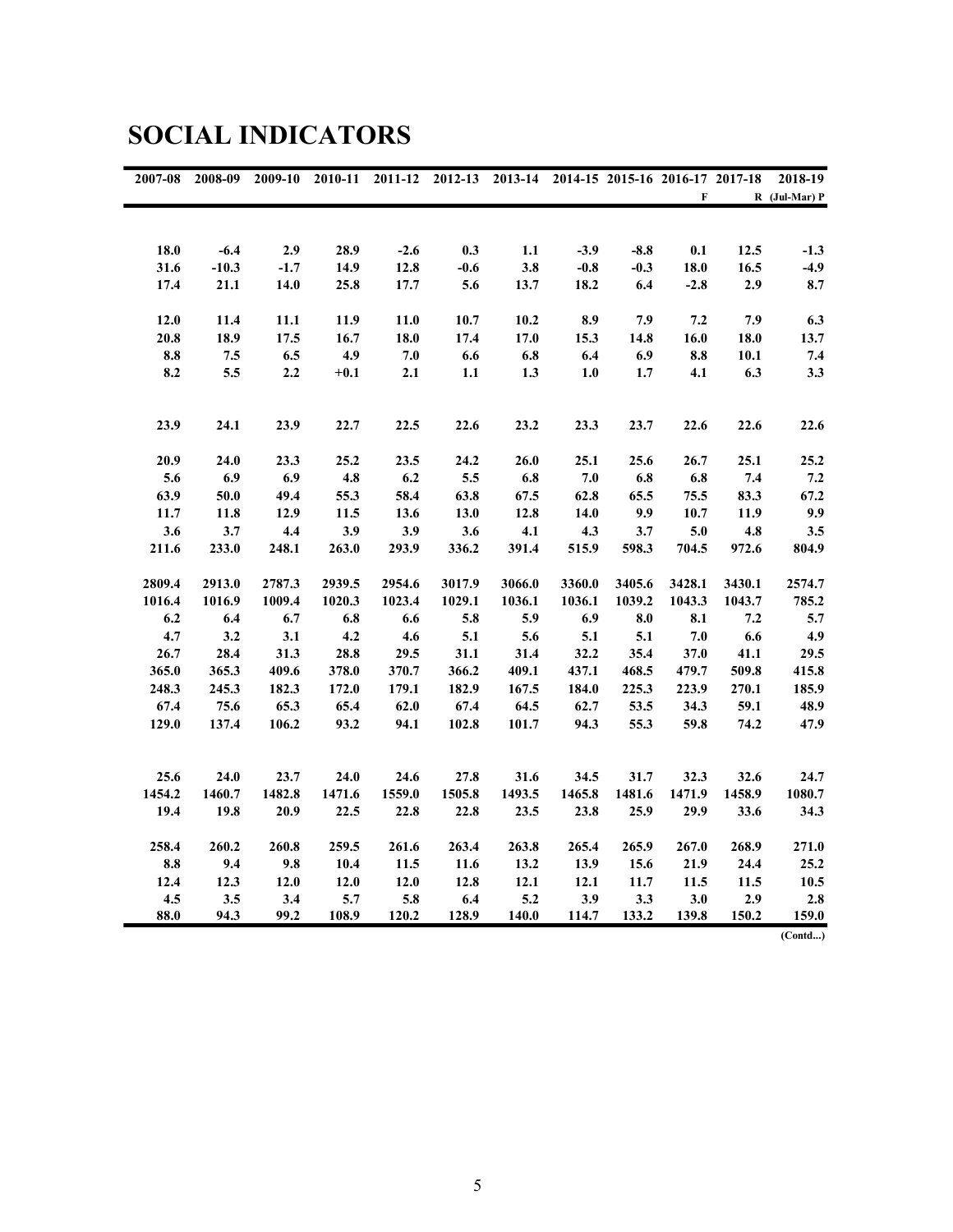### ECONOMIC AND

|                                               |                                 | 1960s          | 1970s                     | 1980s                    | 1990s                    | 2000s  | 2004-05 | 2005-06 | 2006-07 |
|-----------------------------------------------|---------------------------------|----------------|---------------------------|--------------------------|--------------------------|--------|---------|---------|---------|
| <b>INDICATORS</b>                             |                                 |                | <b>Average (Annual)</b>   |                          |                          |        |         |         |         |
| <b>HUMAN RESOURCES:</b>                       |                                 |                |                           |                          |                          |        |         |         |         |
| Population*                                   | million                         |                | $\overline{a}$            | 96.3                     | 124.6                    | 150.9  | 152.5   | 155.4   | 158.2   |
| <b>Crude Birth Rate</b>                       | per 1000 person                 |                | $\overline{\phantom{a}}$  |                          | $\overline{\phantom{a}}$ | 27.4   | 28.0    | 26.1    | 26.1    |
| <b>Crude Death Rate</b>                       | per 1000 person                 |                | $\overline{a}$            |                          | ÷,                       | 7.9    | 8.1     | 8.2     | 7.1     |
| <b>Infant Mortality Rate</b>                  | per 1000 person                 | $\overline{a}$ | $\overline{\phantom{a}}$  | $\overline{\phantom{a}}$ | ÷,                       | 79.6   | 82.0    | 77.0    | 76.7    |
| Labour Force & Employment**                   |                                 |                |                           |                          |                          |        |         |         |         |
| <b>Labour Force</b>                           | million                         |                | $\overline{a}$            | 11.6                     | 35.1                     | 45.5   | 45.9    | 46.8    | 50.5    |
| <b>Employed Labour Force</b>                  | million                         | ٠              | $\blacksquare$            | 11.2                     | 33.1                     | 42.4   | 42.4    | 43.2    | 47.3    |
| <b>Un-employed Labour Force</b>               | million                         |                | $\overline{a}$            | 0.4                      | 2.0                      | 3.6    | 3.6     | 3.6     | 3.1     |
| <b>Un-employment Rate</b>                     | % per annum                     | ÷              | ÷,                        | 1.4                      | 5.7                      | 6.8    | 7.7     | 7.6     | 6.2     |
| <b>SOCIAL DEVELOPMENT:</b>                    |                                 |                |                           |                          |                          |        |         |         |         |
| <b>Education</b>                              |                                 |                |                           |                          |                          |        |         |         |         |
| <b>Primary Schools</b>                        | 000 nos.                        |                | $\overline{\phantom{a}}$  | 88.8                     | 143.5                    | 155.2  | 157.2   | 157.5   | 158.7   |
| Male                                          | 000 nos.                        |                | $\overline{a}$            | 64.6                     | 96.4                     | 96.6   | 98.5    | 97.7    | 97.8    |
| Female                                        | 000 nos.                        | ٠              | $\blacksquare$            | 24.2                     | 47.1                     | 58.6   | 58.7    | 59.8    | 60.9    |
| <b>Middle Schools</b>                         | 000 nos.                        |                | $\blacksquare$            | 6.8                      | 15.3                     | 31.9   | 30.4    | 39.4    | 40.1    |
| Male                                          | 000 nos.                        |                | $\overline{a}$            | 4.6                      | 8.8                      | 16.7   | 15.6    | 20.1    | 22.6    |
| Female                                        | 000 nos.                        |                | $\blacksquare$            | 2.2                      | 6.5                      | 15.2   | 14.8    | 19.3    | 17.5    |
| <b>High Schools</b>                           | 000 nos.                        |                | $\overline{a}$            | 5.4                      | 10.6                     | 18.6   | 16.6    | 22.9    | 23.6    |
| Male                                          | $000$ nos.                      |                | $\blacksquare$            | 3.9                      | 7.4                      | 12.2   | 11.3    | 14.8    | 14.6    |
| Female                                        | $000$ nos.                      |                | $\blacksquare$            | 1.5                      | 3.2                      | 6.3    | 5.3     | 8.1     | 9.0     |
| <b>Technical / Vocational</b>                 |                                 |                |                           |                          |                          |        |         |         |         |
| <b>Institutions</b>                           |                                 |                | $\overline{a}$            | 508.6                    | 572.2                    | 1623.8 | 747.0   | 3059.0  | 3090.0  |
| Male                                          | nos.                            |                | $\overline{\phantom{a}}$  | 282.2                    | 328.7                    | 874.8  | 419.0   | 1584.0  | 1599.0  |
| Female                                        |                                 |                | $\blacksquare$            | 235.2                    | 243.5                    | 749.0  | 328.0   | 1475.0  | 1491.0  |
| <b>Literacy Rate</b>                          |                                 |                | $\blacksquare$            | 29.5                     | 40.7                     | 52.6   | 53.0    | 54.0    | 55.0    |
| Male                                          | percent                         |                | $\blacksquare$            | 39.0                     | 51.6                     | 65.7   | 65.0    | 65.0    | 67.0    |
| Female                                        |                                 |                | L.                        | 18.7                     | 28.6                     | 41.4   | 40.0    | 42.0    | 42.0    |
| <b>Expenditure on Education</b>               |                                 |                |                           |                          |                          |        |         |         |         |
| (as % of GDP)                                 |                                 | 1.4            | 1.7                       | 2.3                      | 2.0                      | 1.7    | 1.8     | 1.7     | 1.8     |
| Health*                                       |                                 |                |                           |                          |                          |        |         |         |         |
| <b>Registered Doctors</b>                     | $000$ nos.                      | 2.0            | 6.3                       | 28.1                     | 68.9                     | 110.5  | 113.2   | 118.0   | 123.1   |
| <b>Registered Nurses</b>                      | $000$ nos.                      | $\blacksquare$ | 2.9                       | 9.9                      | 24.1                     | 49.0   | 48.4    | 51.2    | 57.7    |
| <b>Registered Dentists</b>                    | 000 nos.                        | 0.2            | 0.7                       | 1.4                      | 2.8                      | 6.1    | 6.1     | 6.7     | 7.4     |
| <b>Hospitals</b>                              |                                 | 380.0          | 521.0                     | 651.0                    | 823.0                    | 912.6  | 916.0   | 919.0   | 924.0   |
| <b>Dispensaries</b>                           | nos.<br>$000$ nos.              | 1.7            | 2.8                       | 3.5                      | 4.3                      | 4.6    | 4.6     | 4.6     | 4.7     |
| <b>Rural Health Centers</b>                   |                                 | $\blacksquare$ | 1.0                       | 127.0                    | 330.0                    | 494.0  | 552.0   | 556.0   | 560.0   |
| <b>TB Centres</b>                             | nos.                            |                | 90.0                      | 122.0                    | 245.0                    | 283.3  | 289.0   | 289.0   | 288.0   |
|                                               | nos.                            | $\blacksquare$ |                           |                          |                          |        |         |         |         |
| <b>Beds in Hospitals</b>                      |                                 |                |                           |                          |                          |        |         |         |         |
| & Dispensaries                                | 000 nos.                        | 25.5           | 38.4                      | 55.6                     | 83.8                     | 99.1   | 99.9    | 101.5   | 102.1   |
| <b>Expenditure on Health</b><br>(as % of GDP) |                                 |                | 0.6                       | 0.8                      | 0.7                      | 0.6    | 0.6     | 0.5     | 0.6     |
| P: Provisional,<br>R: Revised,<br>F: Final    | -: Not available                |                | $\land$ : NIPS Projection |                          |                          |        |         |         |         |
| *: on Calendar Year basis                     | **: Labour Force Survey 2017-18 |                |                           |                          |                          |        |         |         |         |

Note : Total may differ due to rounding off